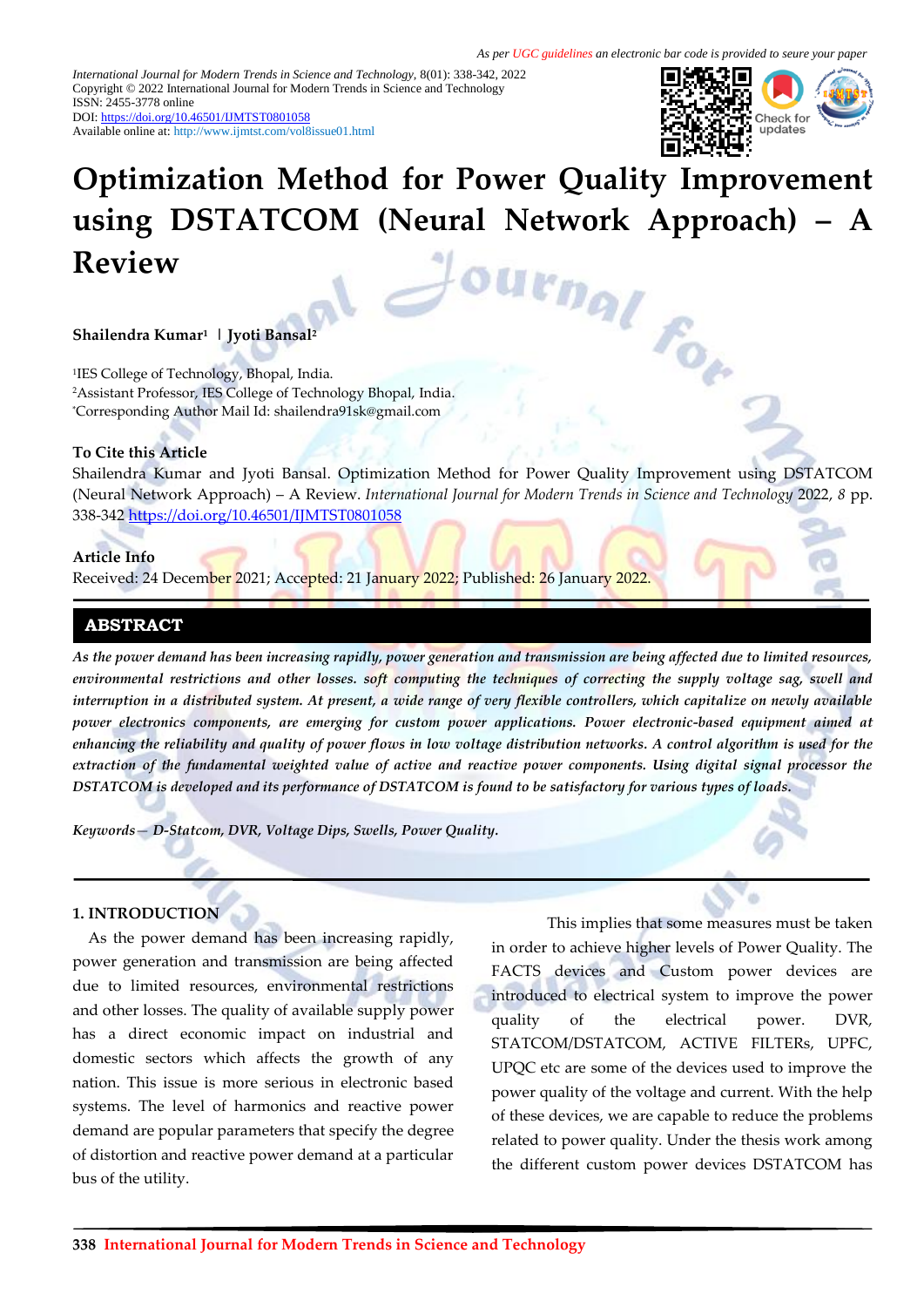been used to improve the quality of power under different conditions.

the power system, the major power quality problems are poor load power factor, harmonic contents in loads, notching in load voltages, DC offset on load voltages, unbalanced loads, supply voltage distortion, voltage sag, & voltage swell. One of the most common power quality problems today is voltage sag. Voltage sag is a short time event during which a reduction in R.M.S. voltage magnitude occurs. It is often set only by two parameters, depth/magnitude and duration. The voltage dip magnitude is ranged from 10-90% of nominal voltage (which corresponds to 90-10% remaining voltage) and with a duration from half a cycle to 1 minute. In a three-phase system, the voltage sag is by nature a three-phase phenomenon which affects both the phase-to-ground and phase-to-phase voltages. The faults are single-phase or multiple-phase short-circuit, which leads to high currents[1].

The introduction of FACTS has given the new direction to the power system to solve the power quality problems. At present, a wide range of very flexible controllers are emerging for custom power applications. The FACTS controllers like SVC, TCSC, TCPST, STATCOM, SSSC, UPFC, etc. are mainly used controllers. Among these, the STATCOM is the most effective device. The STATCOM is a shunt device & based on VSC principle. The inverter circuit along with interface transformers/inductors is called a STATCOM.

## **2. VOLTAGE SOURCE CONVERTER (VSC) AND CUSTOM POWER DEVICES**

A voltage-source converter is a power electronic device, which can generate a sinusoidal voltage with any required magnitude, frequency and phase angle. The VSC is used to either completely replace the voltage or to inject the 'Dip voltage'. The 'Dip voltage' is the difference between the nominal voltage and the actual. The converter is normally based on some kind of energy storage i.e. capacitor, which will supply the converter with a DC voltage. The solid-state electronics in the converter is then switched to get the desired output voltage. Normally the VSC is not only used for voltage dip mitigation, but also for other power quality issues, e.g. flicker and harmonics.

# *Shunt voltage controller [Distribution Static Compensator (DSTATCOM)]*

The D-STATCOM (Distribution Static Compensator) configuration consists of a VSC, a DC energy storage device; a coupling transformer connected in shunt with the ac system, and associated control circuits. Fig. 1,



Figure 1 Schemetic Dig. Of D-STATCOM

shows the basic configuration of D-STATCOM. Here, such device is employed to provide continuous voltage regulation using an indirectly controlled converter. Suitable adjustment of the phase and magnitude of the D-STATCOM output voltages allows effective control of active and reactive power exchanges between the D-STATCOM and the AC system.

The VSC connected in shunt with the AC system provides a multifunctional topology which can be used for up to three quite distinct purposes:

a) Voltage regulation and compensation of reactive power

b) Correction of power factor

c) Elimination of current harmonics.

Figure 1 shows the shunt injected current Ish corrects the voltage sag by adjusting the voltage drop across the

system impedance  $Z_{th}$ . The value of  $I_{sh}$  can be controlled by adjusting the output voltage of the converter.

$$
I_{\rm sh}=I_{\rm L}-I_{\rm s}
$$

It is mentioned that the effectiveness of the STATCOM in correcting voltage sag depends on the value of  $Z<sub>th</sub>$  or fault level of the load bus. When the shunt injected current  $I_{sh}$  is kept in quadrature with  $V_L$  the desired voltage correction can be achieved without injecting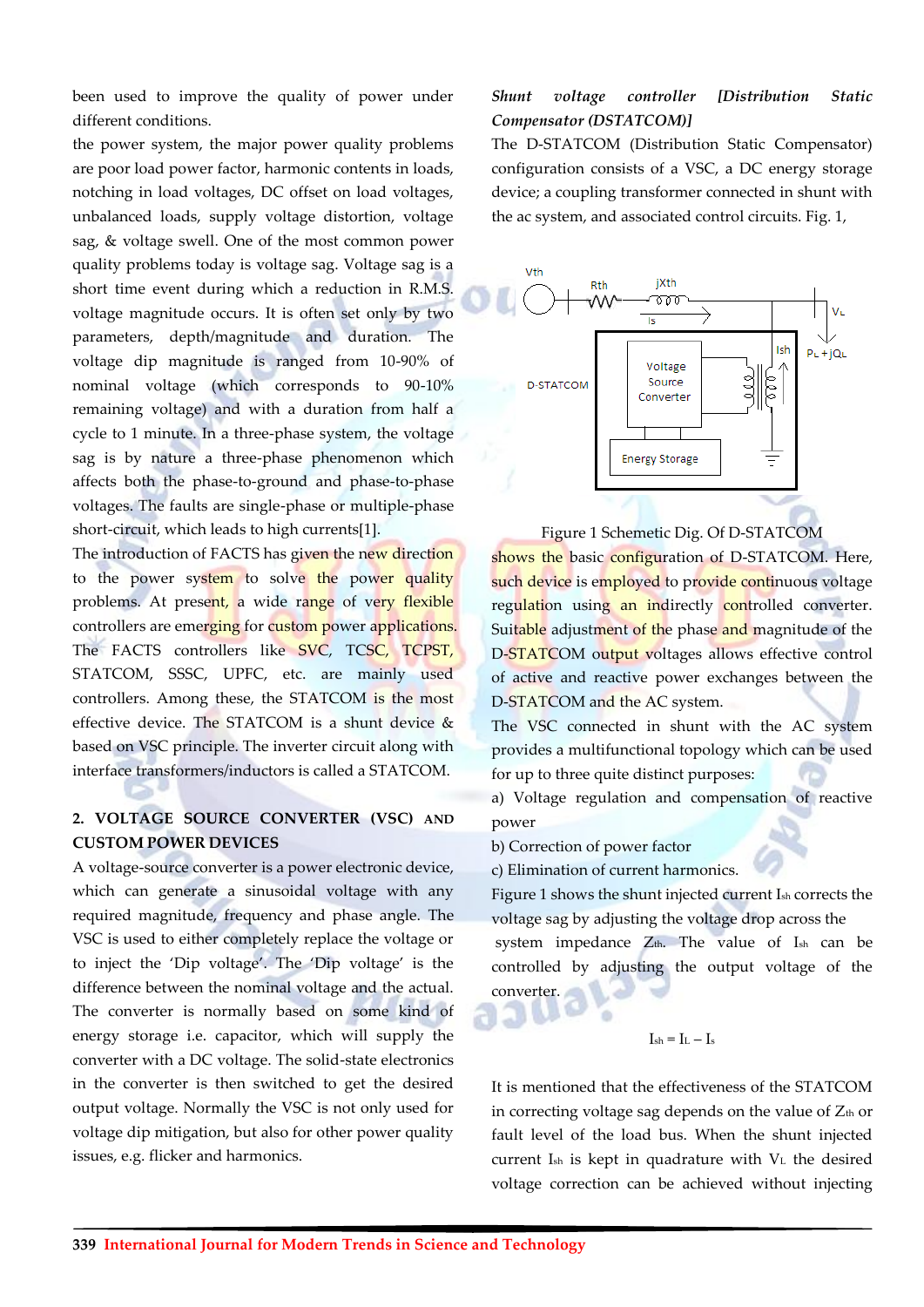any active power into the system. On the other hand, when the value of Ish is minimized, the same voltage correction can be achieved with minimum apparent power injection into the system.

## **Dynamic voltage restorer / regulator (DVR)**

The Dynamic Voltage Restorer (DVR) is a series connected device analogous to a SSSC. The main function of a DVR is to eliminate or reduce voltage sags seen by sensitive loads such as semiconductor manufacturing plant or IT industry.. They have been designed to compensate three phase voltage sags up to 35% for duration of time less than half a second (depending on the requirement). If the voltage sag occurs only in one phase (caused by SLG faults) then the DVR may be designed to provide compensation for sags exceeding 50%. A DVR is connected in series with the feeder using a transformer. The low voltage winding is connected to the converter. A DVR with IGBT/IGCT devices can be controlled to act as a series active filter to isolate the load from voltage harmonics on the source side. It is also possible to balance the voltage on the load side by injecting negative and/or zero sequence voltages in addition to harmonic voltages.



**Figure 3: Basic configuration of DVR**

# **3. UNIFIED POWER QUALITY CONDITIONER (UPQC)**

Unified power quality conditioners are viable compensation devices that are used to ensure that delivered power meets all required standards and specifications at the point of installation.



Figure 4: Basic Configuration of UPQC

The ideal UPQC can be represented as the combination of a voltage source converter (injecting shunt current) and a common DC link (connected to a DC capacitor). UPQC consist of combined series active power filter that compensates voltage harmonics of the power supply, and shunt active power filter that compensates harmonic currents of a non-linear load. This dual functionality makes the UPQC as one of the most suitable devices that could solve the problems of both consumers as well as of utility. UPQC, thus can help to improve voltage profile and hence the overall health of power distribution system

# **4**. **SYSTEM CONFIGURATION AND CONTROL ALGORITHM AND PROPOSE WORK**

The performance of any custom power device depends very much upon the control algorithm used for the reference current estimation and gating pulse generation scheme. An implementation of a three phase distribution static compensator (DSTATCOM) using a control algorithm for its functions under nonlinear loads such as load balancing and reactive power compensation for power factor, and zero voltage regulation. The main advantage of this method is that it requires only waveforms of voltages and currents. A neural network with memory is used to identify the nonlinear load admittance. Once training is achieved, the neural network predicts the true harmonic current of the load when supplied with a clean sine wave. Feed forward back propagation (BP) artificial neural network (ANN) consists of various layers such as the input layer, hidden layer, and output layer. It is based on feed forward BP with a high ability to deal with complex nonlinear problems.

The BP control algorithm is also used to design the pattern classification model based on decision support system. The standard BP model has been used with the full connection of each node in the layers from input to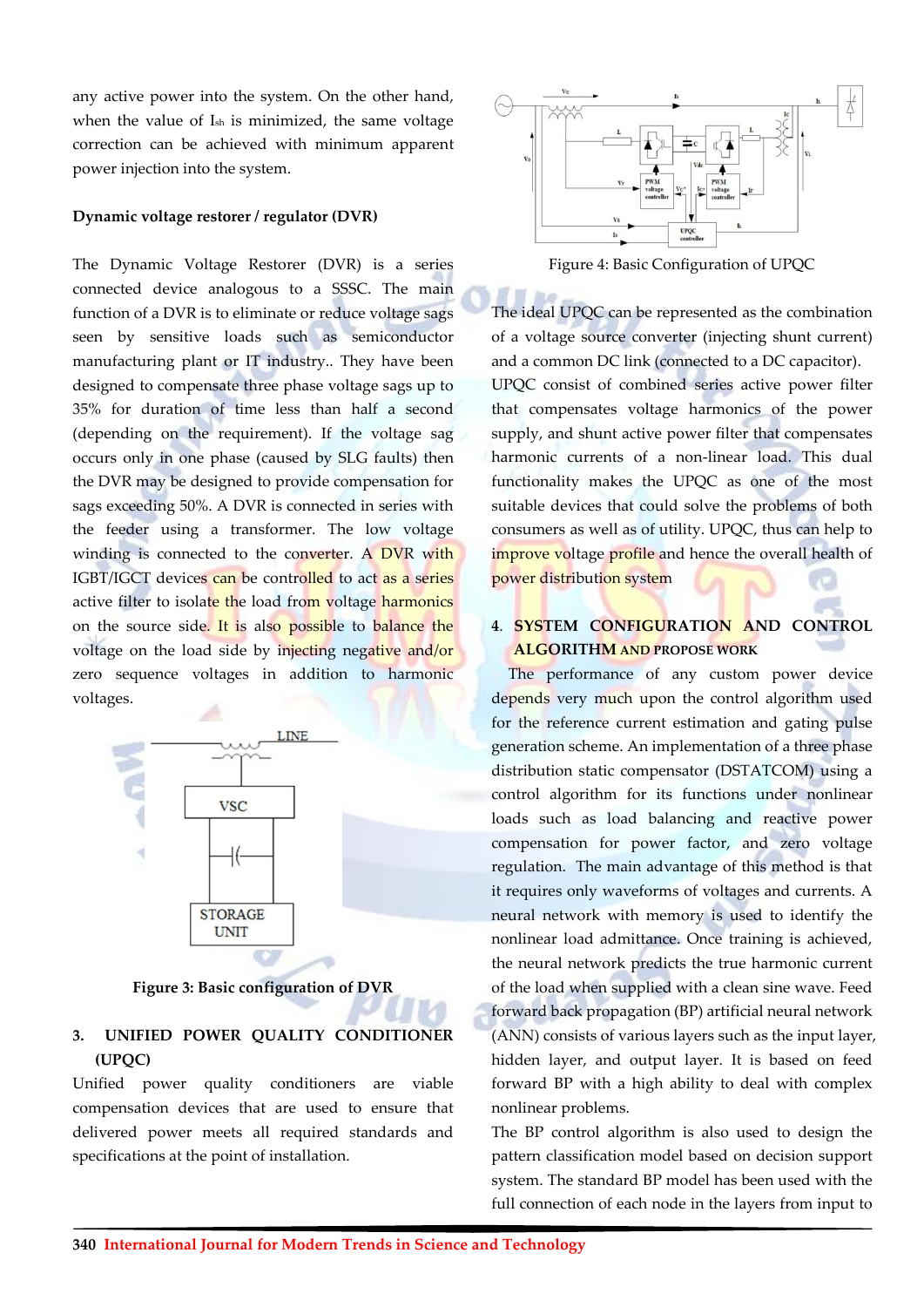the output layers. Some applications of this algorithm are as to the identification of user faces, industrial processes, data analysis, mapping data, control of power quality improvement devices, etc. The control of power quality devices by neural network is a latest research area in the field of power engineering. The extraction of harmonic components decides the performance of compensating devices. The BP algorithm which trained the sample can detect the signal of the power quality problem in real time. Its simulation study for harmonic detection is presented. The proposed control algorithm is used for harmonic suppression and load balancing in PFC and zero voltage regulation (ZVR) modes with dc voltage regulation of DSTATCOM. In this work, the proposed control algorithm on a DSTATCOM is implemented for the compensation of nonlinear loads.

A voltage source converter(VSC)-based DSTATCOM is connected to a three phase ac mains feeding three phase linear/nonlinear loads with internal grid impedance which is shown in Fig. 4



Figure 4 Schematic diagram of VSC-based DSTATCOM.

The performance of DSTATCOM depends upon the accuracy of harmonic current detection. For reducing ripple in compensating currents, the tuned values of interfacing inductors  $(L_f)$  are connected at the ac output of the VSC. A three phase series combination of capacitor  $(C_f)$  and a resistor  $(R_f)$  represents the shunt passive ripple filter which is connected at a point of common coupling (PCC) for reducing the high frequency switching noise of the VSC. The DSTATCOM currents (icabc) are injected as required compensating currents to cancel the reactive power components and harmonics of the load currents so that loading due to reactive power component/harmonics is reduced on the

distribution system. In this algorithm, the phase PCC voltages, source current (isa,, isb, isc) and (iLa,, iLb, iLc) and dc bus voltage  $(V_{dc})$  are required for the extraction of reference source currents. There are two primary modes for the operation of this algorithm: The first one is a feed forward, and the second is the BP of error or supervised learning.

A **BP training** algorithm is used to estimate the three phase weighted value of load active power current components  $(W_{ap}, W_{bp}, W_{cp})$  and reactive power current components ( $W_{aq}$ ,  $W_{bq}$ ,  $W_{cq}$ ) from polluted load currents using the feed forward and supervised principle. In this estimation, the input layer for three phases (a, b, and c) is expressed as

The detail application of this algorithm for the estimation of various control parameters is given as follows.

 $I_{\text{lap}}=W_O+i_{\text{LaUap}}+i_{\text{LbUbp}}+i_{\text{LcUcp}}$  (1)  $I_{\text{lbp}}=W_O+i_LaU_{\text{ap}}+i_LbU_{\text{bp}}+i_LcU_{\text{cp}}$  (2)  $I_{\text{lcp}}=W_O+i_{\text{LaUap}}+i_{\text{LbUbp}}+i_{\text{LcUcp}}$  (3)

Where Wo is the selected value of the initial weight and (u<sub>ap</sub>, u<sub>bp</sub>, u<sub>cp</sub>) are the in-phase unit templates. In-phase unit templates are estimated using sensed PCC phase voltages  $(V_{sa}, V_{sb}, V_{sc})$  It is the relation of the phase voltage and the amplitude of the PCC voltage  $(V_t)$ . The amplitude of sensed PCC voltages is estimated as

$$
V_t = \sqrt{2(v_{sa}^2 + v_{sb}^2 + v_{sc}^2)/3}
$$
 (4)

The in-phase unit templates of PCC voltages  $(u_{ap},u_{bp},u_{cp})$  are estimated as

$$
u_{ap}=\frac{v_{sa}}{v_t} u_{bp}=\frac{v_{sb}}{v_t} u_{cp}=\frac{v_{sc}}{v_t}
$$
 (5)

The extracted values of ILap, ILbp, ILcp are passed through a sigmoid function as an activation function, and the output signals  $Z_{ap}Z_{bp}Z_{cp}$  of the feedforward section are expressed as

| $z_{ap} = f(I_{lap})$ | (6) |
|-----------------------|-----|
| $z_{bp} = f(I_{lap})$ | (7) |
| $z_{cp} = f(I_{lap})$ | (8) |

The estimated values of  $Z_{ap}Z_{bp}Z_{cp}$  are fed to a hidden layer as input signals. The three phase outputs of this layer I<sub>Lap1</sub>, I<sub>Lbp1</sub>, I<sub>Lcp1</sub> before the activation function are expressed as